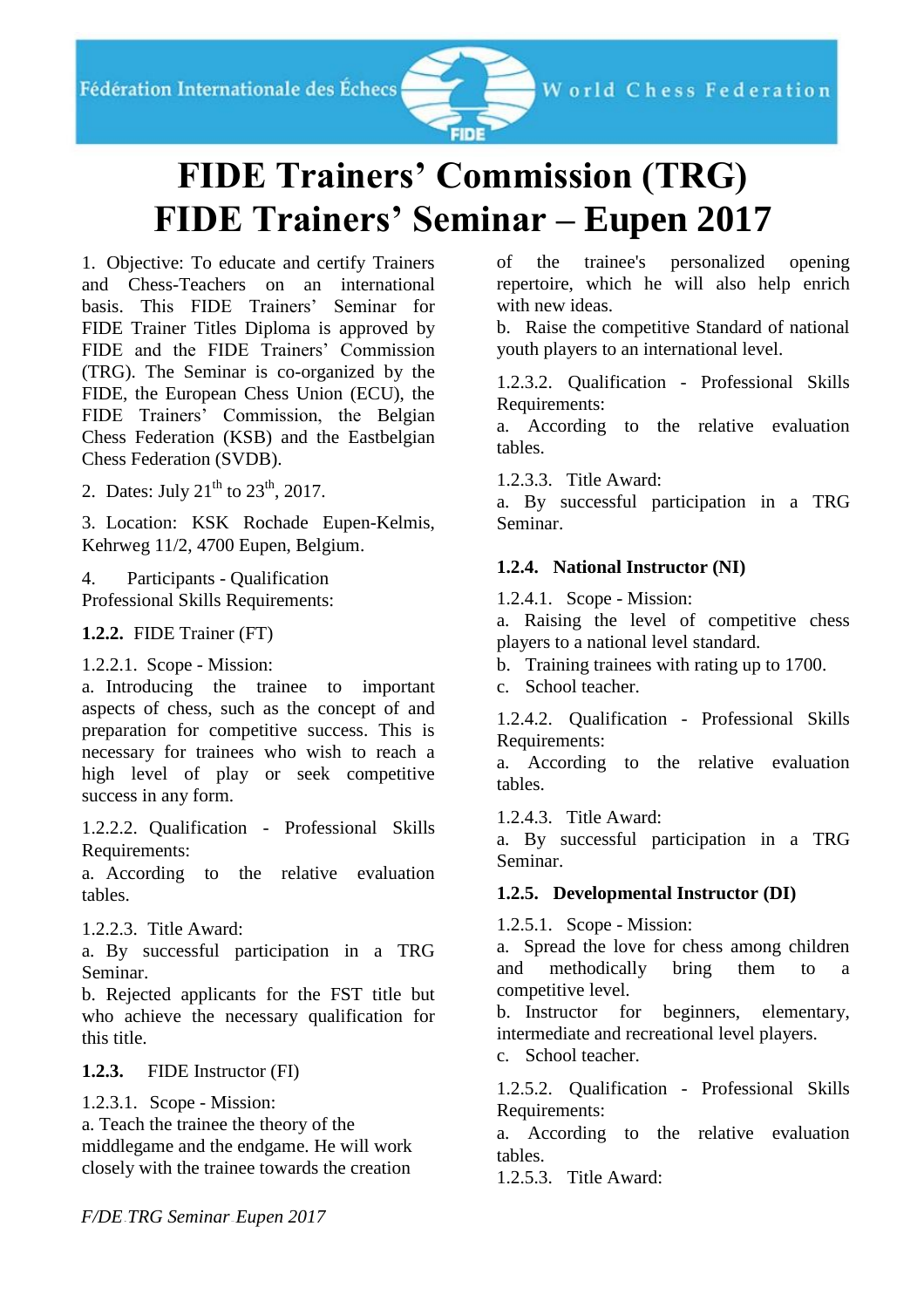a. By successful participation in a TRG Seminar.

1.2.6. Evaluation Tables

1.2.6.1. Highest FIDE or National Rating (strength). Counts 20% on final title:

| Rating     | Points Awarded    |
|------------|-------------------|
| $0 - 1100$ | $0 \times 20 = 0$ |
| 1101-1250  | $1x20 = 20$       |
| 1251-1400  | $2x20 = 40$       |
| 1401-1550  | $3x20 = 60$       |
| 1551-1700  | $4x20 = 80$       |
| 1701-1850  | $5x20 = 100$      |
| 1851-2000  | $6x20 = 120$      |
| 2001-2150  | $7x20 = 140$      |
| 2151-2300  | $8x20 = 160$      |
| 2301-2450  | $9x20 = 180$      |
| 2451-2900  | $10x20 = 200$     |

1.2.6.2. FIDE titles. Evaluation according to the Lecturer. Counts 10% on final title:

| Scale | Points Awarded     |
|-------|--------------------|
|       | $0 \times 10 = 0$  |
|       | $1 \times 10 = 10$ |
| 2     | $2 \times 10 = 20$ |
| 3     | $3x10=30$          |
|       | $4 \times 10 = 40$ |
| 5     | $5x10=50$          |
| 6     | $6x10=60$          |
|       | $7x10=70$          |
| 8     | $8x10=80$          |
|       | $9x10=90$          |
|       | $10x10=100$        |

1.2.6.3. Attendance. Evaluation according to the Lecturer. Counts 10% on final title:

| Scale             | Points Awarded     |
|-------------------|--------------------|
| $\mathbf{\Omega}$ | $0 \times 10 = 0$  |
|                   | $1 \times 10 = 10$ |
| 2                 | $2 \times 10 = 20$ |
| 3                 | $3 \times 10 = 30$ |
| 4                 | $4 \times 10 = 40$ |
| 5                 | $5x10=50$          |
| 6                 | $6x10=60$          |
| 7                 | $7 \times 10 = 70$ |
| 8                 | $8 \times 10 = 80$ |
| 9                 | $9x10=90$          |
|                   | $10x10=100$        |

1.2.6.4. Bibliography - Published Material. Evaluation according to the Lecturer. Counts 10% on final title:

| Scale | Points Awarded     |
|-------|--------------------|
| 0     | $0 \times 10 = 0$  |
| 1     | $1 \times 10 = 10$ |
| 2     | $2 \times 10 = 20$ |
| 3     | $3x10=30$          |
| 4     | $4 \times 10 = 40$ |
| 5     | $5x10=50$          |
| 6     | $6x10=60$          |
| 7     | $7x10=70$          |
| 8     | $8 \times 10 = 80$ |
| 9     | $9x10=90$          |
| 10    | $10x10=100$        |

| 1.2.6.5. Experience as noted in the CV. |  |
|-----------------------------------------|--|
| Counts 20% on final title:              |  |

| Years | Points Awarded     |
|-------|--------------------|
| 1     | $0 \times 20 = 0$  |
| 2     | $1 \times 20 = 20$ |
| 3     | $2 \times 20 = 40$ |
| 4     | $3x20=60$          |
| 5     | $4 \times 20 = 80$ |
| 6     | $5x20=100$         |
| 7     | $6x20=120$         |
| 8     | $7x20=140$         |
| 9     | $8x20=160$         |
| 10    | $9x20=180$         |
| $+10$ | $10x20=200$        |

L2.6.6. Written Exams. Counts 30% on final title. For a 30-question exam the final result is divided to three and multiplied to 30. For a 15-question exam the final result is divided to one-and-a-half and multiplied to 30. The numbers are rounded.

L2.6.7. According to the total result of the previous evaluation tables, the titles are awarded as following:

| Points Awarded | Title    |
|----------------|----------|
| 1000-800       | FT       |
| 799-600        | FI       |
| 599-400        | NI       |
| 399-200        | DI       |
| $199-0$        | No title |

5. Number of Participants: 20 participants maximum will be allowed for the class (first come-first served basis).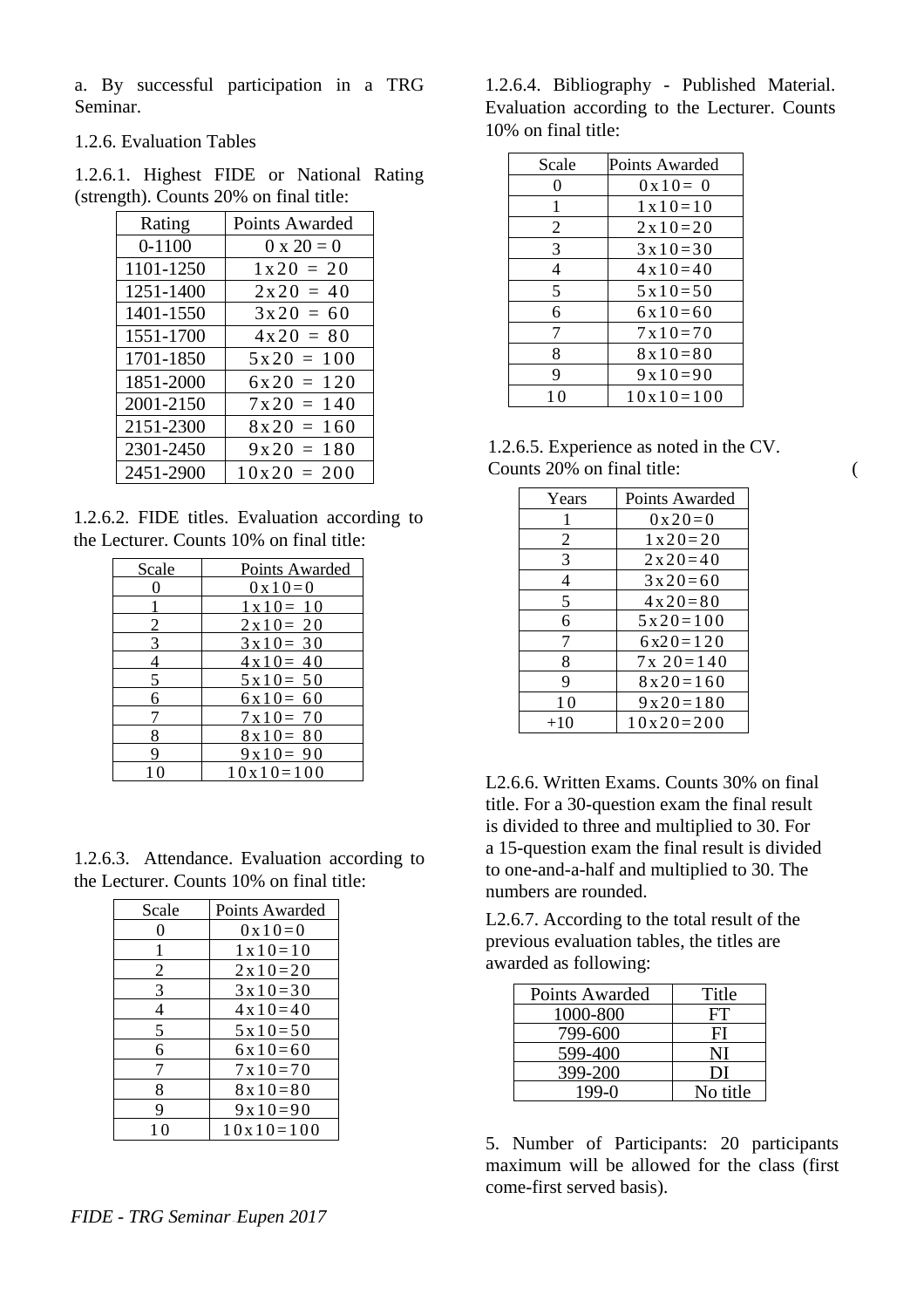6. Order of Events:

| Friday   | July 21 $^{\text{th}}$ | 18:00-22:00 |
|----------|------------------------|-------------|
| Saturday | July 22 $^{\rm th}$    | 10:00-18:00 |
| Sunday   | July 23 $^{th}$        | 10:00-15:00 |

7. Lectures / Exercises: The FIDE Trainers Seminar will take-up 15 hours. The lectures will be conducted in the German language and a lesson hour equals to 45 minutes. A projector and a microphone will be in use during the lectures.

#### 8. Trainer Certificate/Diploma:

## *1.3. Procedures /Financial:*

a. After successful graduation from the seminar course, each participant will receive a participation certificate signed by the

Lecturer/Seminar Leader.

b. After the detailed report Submission by the Lecturer/Seminar Leader to TRG, the latter will submit the title applications /proposals to FIDE for approval by an official body (PB, EB or GA).

c. Following approval, the trainer will receive the official diploma and badge (the badge shall include the photograph of the trainer and the licence validity) from FIDE, if the following conditions are fulfilled: cl. Requirements (Qualification) for each

title as described above.

c2. Diploma of the successful participation in the FIDE Trainer Seminar (except for FST).

c3. Written examinations (except for FST). c4. Payments of FIDE fees (participation and titles), according to the following table:

| Title Awarded<br>Title Award (one time) |          | Licence Fee (valid for 4 years) |  |
|-----------------------------------------|----------|---------------------------------|--|
| <b>FIDE Senior Trainer</b><br>300 Euros |          | 180 Euros                       |  |
| <b>FIDE</b> Trainer<br>200 Euros        |          | 120 Euros                       |  |
| <b>FIDE</b> Instructor<br>100 Euros     |          | 60 Euros                        |  |
| National Instructor<br>50 Euros         |          | 30 Euros                        |  |
| Developmental Instructor                | 50 Euros | 30 Euros                        |  |

d. The FIDE fee for a participant to a TRG Seminar is 100  $\epsilon$  and it must be paid to the affiliated federation/body, co-organizer of the Seminar. The affiliated federation /body, co-organizer will be invoiced by FIDE for the total amount of the participants' fees. It must be noted that the Seminar fee, under certain circumstances, could be varied from 0 to 100  $\epsilon$ .

e. It is allowed for a participant to pay his Title Fee in advance to the affiliated federation/body co-organizer or to FIDE directly. In this case he/she must inform FIDE in writing of this action. In the case that his/her title fails to be approved by FIDE, the Title Fee is not refundable.

f. A titled Trainer will be charged a 'License Fee' after two calendar years have passed since the title was awarded. Each license will be valid for four (4) years. (ex) World Champions and the FST of the 2004 Direct Approval (founders) are exempt from these licence regulations. Failing to fulfill the

licenses obligations will lead to a Suspension from the trainers' title lists.

g. English is the official language between TRG, federations and Trainers.

h. GMs and IMs do not have to attend a seminar, but would be given the lowest title together with all the TRG literature (optional).

9. Costs: The costs for travel, board & lodging will be born by the sending federation, club or participant. The participation fee will be on 300  $\epsilon$  which includes the FIDE fee  $(100 \text{ } \infty)$ . All refreshments and snacks throughout the seminar, as handouts and examination, will be free.

A relative book (TRG Syllabus) containing all the lectures will be distributed for free among the registered participants.

10. Enrolment: The deadline for enrolment / payment will be on July  $18<sup>th</sup>$ , 2017.